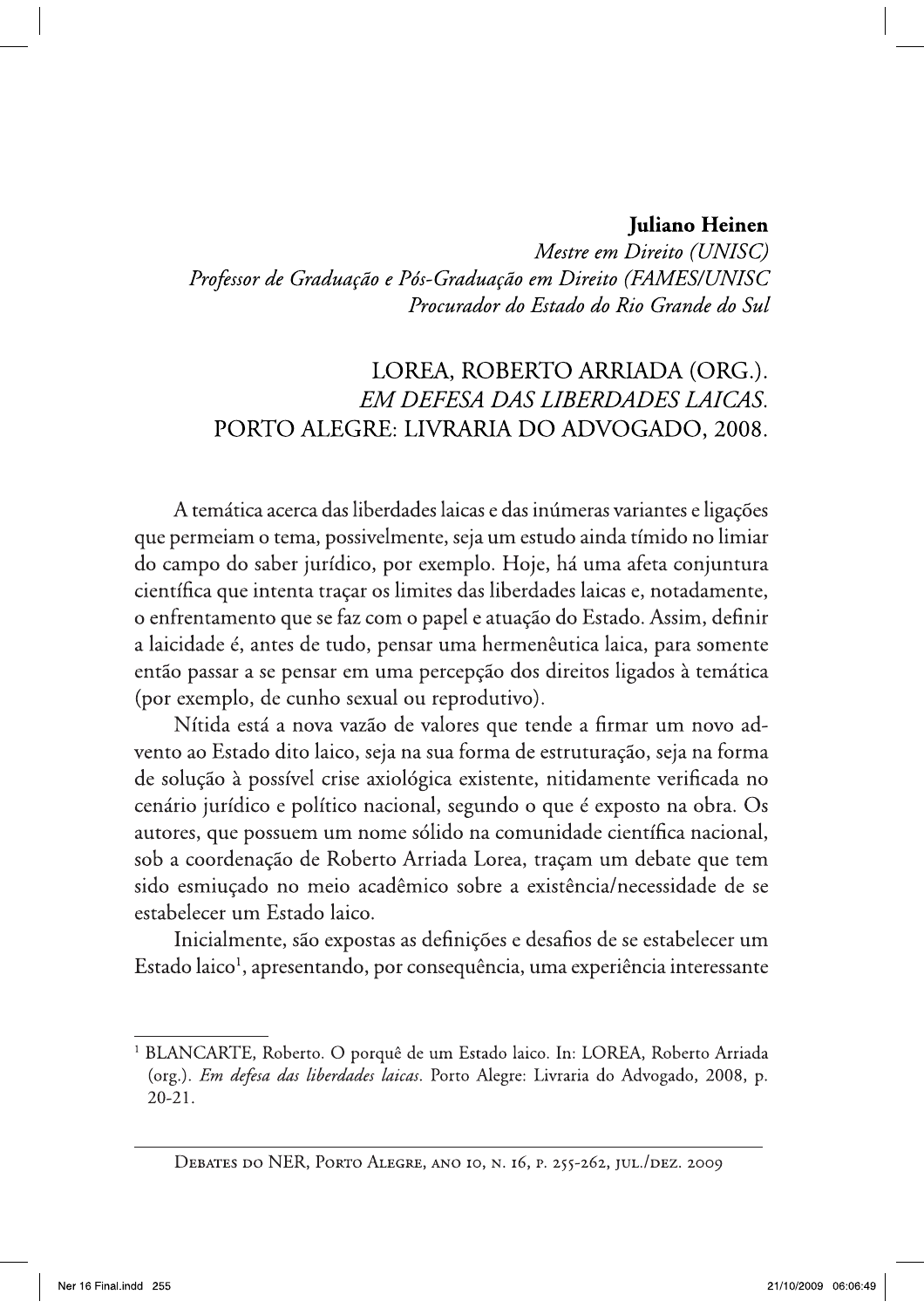que se percebeu no México<sup>2</sup>. O Estado laico pode ser conceituado como aquele que possui sua legitimidade na soberania popular, e não em premissas religiosas<sup>3</sup>, sendo considerado um princípio constitucional<sup>4</sup> e, em sendo assim, estabelece um paradigma a todo o sistema jurídico. O Estado já não estabelece (ou não deveria estabelecer) suas bases sobre a religião, sendo que esta atuaria em instâncias próprias. Em verdade, o Estado que se diz laico prima pela efetivação do princípio da igualdade<sup>5</sup>. Contudo, após uma análise de inúmeros exemplos, pode-se perceber que a Igreja Católica reivindica uma inserção de sua religião nos espaços públicos<sup>6</sup>. Inserções confessionais podem ser percebidas claramente nos preâmbulos de várias constituições dos países, mencionando símbolos religiosos, como, por exemplo, a invocação de Deus<sup>7</sup>. E essas inserções religiosas não ficam atreladas somente ao espaço constitucional, mas também na normatização da liberdade de consciência, no campo educacional, etc.<sup>8</sup>. Assim, percebeu-se no texto a defesa da desvinculação da normatização confessionária para dar espaço a uma normatização laica, despida de uma legitimação com bases eclesiásticas<sup>9</sup>.

A laicidade justamente surge no limiar da separação do poder político para com o poder religioso<sup>10</sup>, não tendo um sentido unívoco. Com o passar dos tempos, a laicidade foi aprimorada, sendo em França percebida a alocação prática do termo<sup>11</sup>. Na América latina, a separação entre Igreja e Estado por vezes não é concebida legalmente, uma vez que há alguns países

- <sup>8</sup> Ibidem, p. 59-64.
- $9$  Ibidem, p. 68-79.

<sup>&</sup>lt;sup>2</sup> Idem, p. 21-25.

<sup>&</sup>lt;sup>3</sup> Ibidem, p. 30.

<sup>&</sup>lt;sup>4</sup> HUACO, Marco. A laicidade como princípio constitucional do Estado de Direito. In: LOREA, Roberto Arriada (org.). Em defesa das liberdades laicas. Porto Alegre: Livraria do Advogado, 2008, p. 40.

<sup>&</sup>lt;sup>5</sup> Idem, p. 46.

 $6$  Ibidem, p. 50-56.

<sup>&</sup>lt;sup>7</sup> Ibidem, p. 58-59.

<sup>&</sup>lt;sup>10</sup> ORO, Ari Pedro. A laicidade na América Latina: uma apreciação antropológica. In: LOREA, Roberto Arriada (org.). *Em defesa das liberdades laicas*. Porto Alegre: Livraria do Advogado, 2008, p. 81-82.

<sup>&</sup>lt;sup>11</sup> Idem, p. 84-86.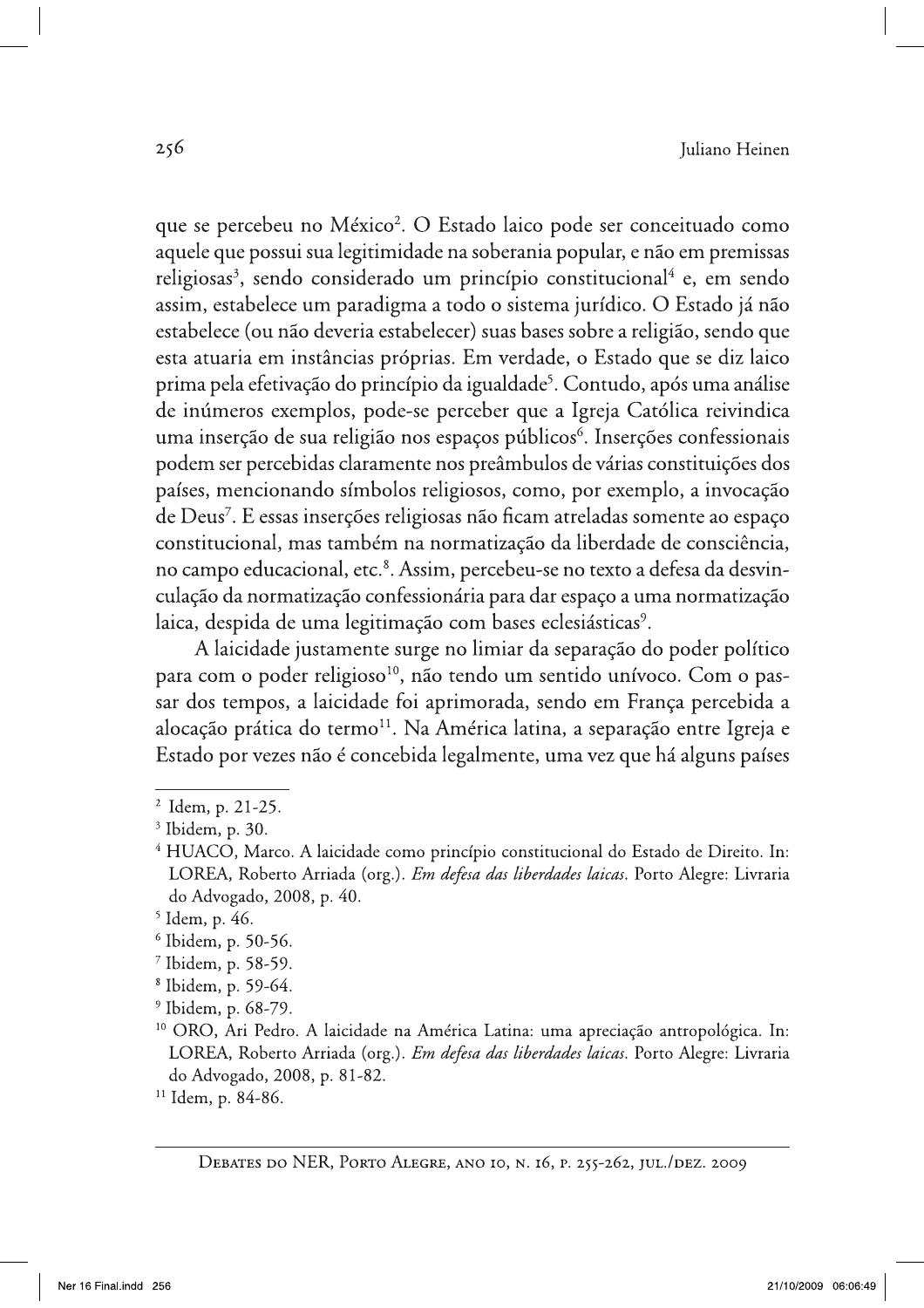que não perfazem este divorciamento em suas cartas de direitos<sup>12</sup>. A ruptura da religião com a coisa pública pode ser percebida de forma gradual, especialmente quando visualizadas as teorias aportadas nos Séc. XVII e XVIII, as quais sim pensaram uma visualização clara dessa separação<sup>13</sup>. Veja-se que a constitucionalização do movimento religioso, especialmente calcado na liberdade religiosa, foi gradual, podendo ser percebidos três tipos de Estados: a) o confessional, que opta claramente em adotar uma religião; b) os Estados separatistas, que prevêem a liberdade religiosa; e c) os Estados laicos<sup>14</sup>. No Brasil, a liberdade religiosa tomou formatação de direito fundamental a partir da II Grande Guerra, tendo a Constituição Federal de 1988 assim se posicionado – art. 5º, VI e VII<sup>15</sup>. Logo, pode-se perceber que a garantia da liberdade religiosa convive plenamente com o Estado laico<sup>16</sup>.

A análise feita acerca de caso de assistência religiosa nas Forças Armadas da Argentina<sup>17</sup> demonstra que a separação entre Estado e Igreja, ainda nos dias atuais, não é absoluta, No caso do Canadá, a Suprema Corte daquele país julgou casos paradigmáticos que postulam o mencionado distanciamento entre o Poder Público e a religião, como por exemplo, leis declaradas inconstitucionais, que privilegiavam determinado grupo religioso em detrimento de outros, possibilidade de casamento de pessoas do mesmo sexo em detrimento a posições religiosas contrárias, etc.<sup>18</sup>.

Pode-se perceber claramente que os espectros advindos da religião tomaram, em certas épocas e espaços, o condão de impor à sociedade e, por

<sup>&</sup>lt;sup>12</sup> Ibidem, p. 86-91.

<sup>&</sup>lt;sup>13</sup> COSTA, Marília Emilia Corrêa da. Apontamentos sobre a liberdade religiosa e a formação do Estado laico. In: LOREA, Roberto Arriada (org.). Em defesa das liberdades laicas. Porto Alegre: Livraria do Advogado, 2008, p. 99-100.

<sup>&</sup>lt;sup>14</sup> Idem, p. 106.

<sup>&</sup>lt;sup>15</sup> Ibidem, p. 108-110.

 $16$  Ibidem, p. 113-115.

<sup>&</sup>lt;sup>17</sup> ESQUIVEL, Juan Cruz. A marca católica na legislação argentina. O caso da assistência religiosa nas Forças Armadas. In: LOREA, Roberto Arriada (org.). *Em defesa das liberdades* laicas. Porto Alegre: Livraria do Advogado, 2008, p. 117-127.

<sup>&</sup>lt;sup>18</sup> MILOT, Micheline. A garantia das liberdades laicas na Suprema Corte do Canadá. In: LOREA, Roberto Arriada (org.). Em defesa das liberdades laicas. Porto Alegre: Livraria do Advogado, 2008, p. 134-137.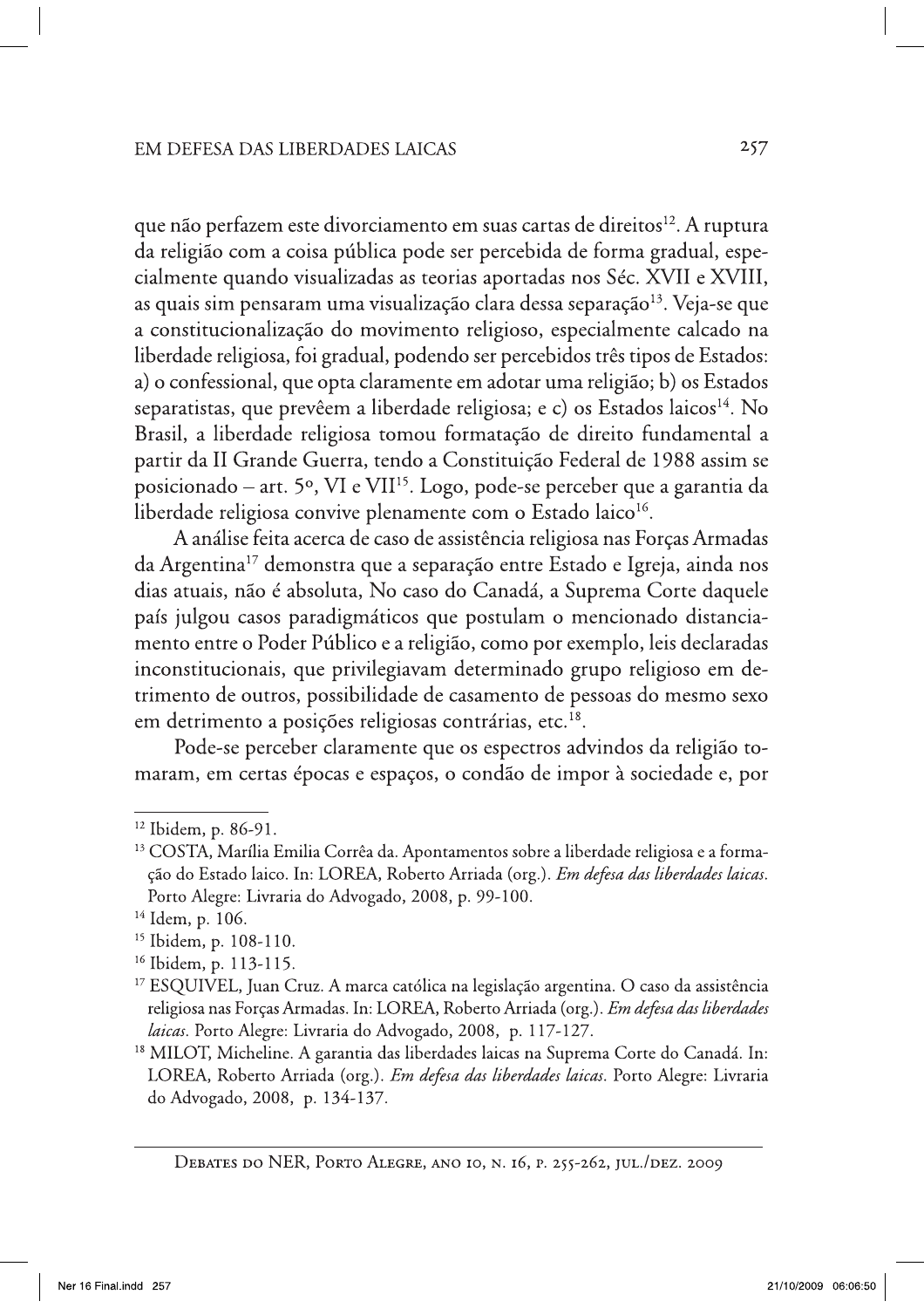consequência, ao Estado determinadas condutas<sup>19</sup>. Práticas sexuais, modos de se estabelecer relacionamentos, fixação de padrões de conduta, enfim, estabelecem, em verdade, determinados padrões de preconceito<sup>20</sup>. Assim, é altamente necessário que o legislador e/ou o Poder Judiciário percebam de forma nítida estas situações)<sup>21</sup>. Estes vieses ideológicos não passam despercebidos pela inter-relação entre o Estado e as religiões, havendo várias tentativas de solucionar estas perspectivas<sup>22</sup>. A evolução dos movimentos religiosos no Brasil, especialmente a maturação encontrada nos últimos anos pelo movimento pentecostal, fez-se sentir na atividade política do País<sup>23</sup>, atividade que foi direcionada pelos grupos religiosos aos seus interesses.

Nesse contexto, uma manifestação de laicidade adveio do julgamento do Supremo Tribunal Federal que afirmou a irrelevância jurídica do preâmbulo constitucional, apesar do fato de fazer alusão à "proteção de Deus"<sup>24</sup>. Contudo, pode-se perceber que ocorrem inúmeras manifestações religiosas no interior dos espaços públicos, capitaneando um verdadeiro "assédio religioso"<sup>25</sup>. Tal prática procura abordar outrem de forma incisiva ou insistente, no intento de impor constrangimento de ordem religiosa<sup>26</sup>. No Estado do Rio de Janeiro, por exemplo, o "Plano de Ensino Religioso" procurou tutelar o ensino teológico nas escolas públicas<sup>27</sup>, culminando

<sup>&</sup>lt;sup>19</sup> DIAS, Maria Berenice. A Justica e a Laicidade. In: LOREA, Roberto Arriada (org.). *Em* defesa das liberdades laicas. Porto Alegre: Livraria do Advogado, 2008, p. 139-141.

<sup>&</sup>lt;sup>20</sup> Idem, p. 141-143.

<sup>&</sup>lt;sup>21</sup> Ibidem, p. 143-144.

<sup>&</sup>lt;sup>22</sup> MACHADO, Maria das Dores Campos. A atuação dos evangélicos na política institucional e a ameaça às liberdades laicas no Brasil. In: LOREA, Roberto Arriada (org.). *Em* defesa das liberdades laicas. Porto Alegre: Livraria do Advogado, 2008, p. 145-146.

<sup>&</sup>lt;sup>23</sup> Idem, p. 147-154.

<sup>&</sup>lt;sup>24</sup> LOREA, Roberto Arriada. O assédio religioso. In: \_\_\_\_\_\_. Em defesa das liberdades laicas. Porto Alegre: Livraria do Advogado, 2008, p. 160-162.

<sup>&</sup>lt;sup>25</sup> Idem, p. 163-168.

<sup>&</sup>lt;sup>26</sup> Ibidem, p. 170.

<sup>&</sup>lt;sup>27</sup> CUNHA, Luiz Antônio. O ensino religioso na rede estadual do Rio de Janeiro – política e legislação. In: LOREA, Roberto Arriada (org.). Em defesa das liberdades laicas. Porto Alegre: Livraria do Advogado, 2008, p. 173-176.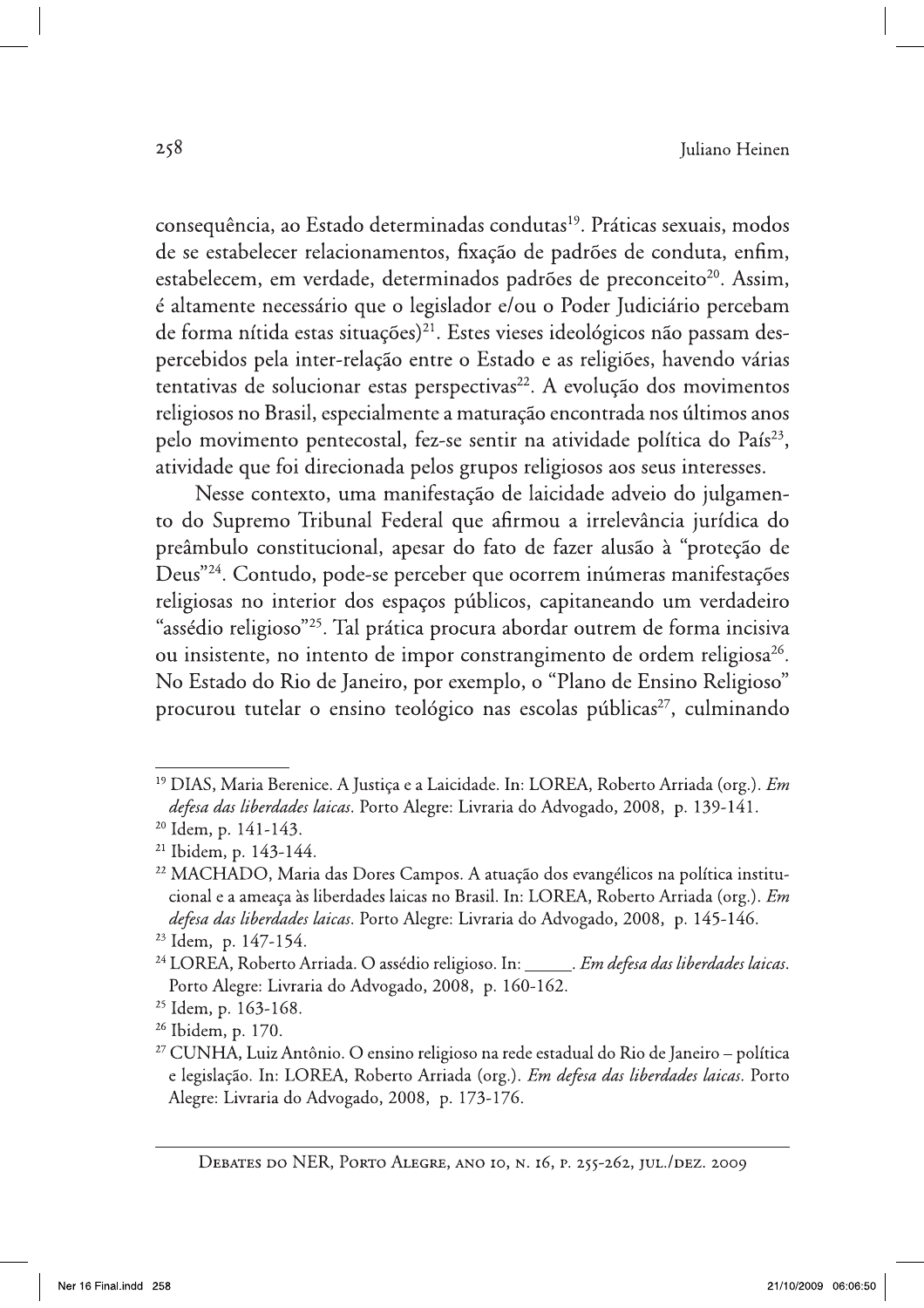com a abertura de concurso público para seleção de professores de ensino religioso. Fato interessante consiste na obrigação de o candidato indicar, antes da prova, o seu credo, a fim de "direcioná-lo" à matéria que ministraria aulas<sup>28</sup>. A apresentação de um Estado laico tolera a liberdade religiosa, anexa ao pluralismo. Contudo, não se coaduna com a apresentação de símbolos religiosos em repartições públicas, como, por exemplo, a adoção de crucifixos em salas de julgamento<sup>29</sup>. Enfim, não se coaduna, como visto, com o direcionamento religioso, quiçá impositivo.

Dar um espírito crítico às liberdades laicas, especialmente no âmbito da temática tratada, é um meio concreto e coeso na valorização da própria liberdade de consciência. Hoje, após uma longa jornada histórica sobre o tema, tem-se um desafio a ser formado: a prática do direito fundamental da liberdade religiosa despido de um Estado religioso.

Percebe-se, pois, que os autores seguiram uma linha de raciocínio comparativa, perspicaz e inteligível, como recomendável apreço à leitura acadêmica. Isto porque, houve gradual e pormenorizada explicitação do tema, partindo do conjunto de axiomas e institutos que compõe as novas perspectivas das liberdades laicas, suas conceituações e explanações globais, inclusive com exemplificação de passagens reais.

Contudo, muito embora seja esta uma apreciação subjetiva, se a Constituição Federal de 1988 garantiu a liberdade religiosa – erguida a patamar de direito fundamental (Grunderrecht)<sup>30</sup>, não pode o Estado lato sensu, em suas mais comezinhas esferas, impor uma determinada religião, o que desconsagraria um dos fundamentos do próprio Estado brasileiro, qual seja,

<sup>&</sup>lt;sup>28</sup> Idem, p. 178-181.

<sup>&</sup>lt;sup>29</sup> SARMENTO, Daniel. O crucifixo nos Tribunais e a laicidade do Estado. In: LOREA, Roberto Arriada (org.). Em defesa das liberdades laicas. Porto Alegre: Livraria do Advogado, 2008, p. 195-201.

<sup>&</sup>lt;sup>30</sup> VI - é inviolável a liberdade de consciência e de crença, sendo assegurado o livre exercício dos cultos religiosos e garantida, na forma da lei, a proteção aos locais de culto e às suas liturgias; VII - é assegurada, nos termos da lei, a prestação de assistência religiosa nas entidades civis e militares de internação coletiva;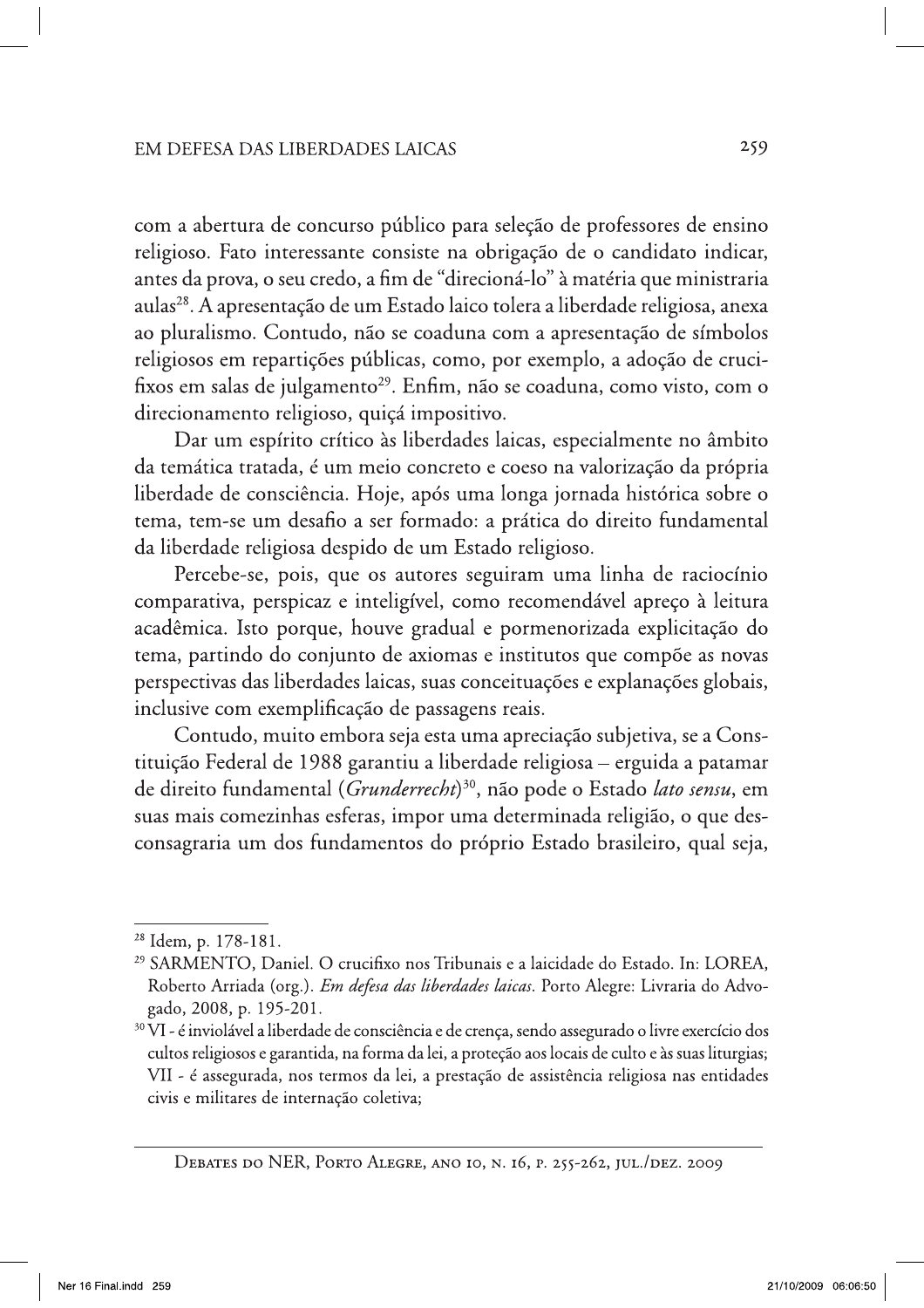o *pluralismo<sup>31</sup>*. Sendo assim, a opção por um determinado viés religioso, especialmente na adoção de símbolos ou de doutrinas promocionais, viola o direito fundamental da liberdade religiosa, porque prestigia uma determinada doutrina de fé em detrimento das demais ou daqueles que optam por serem ateus.

Contudo, há um questionamento muito anterior a ser feito: é possível o ser humano despir-se de seus amálgamas naturalistas, enfim, de sua subjetividade?<sup>32</sup> A resposta a esta pergunta é a chave para se encontrar a solução sobre a possibilidade de existência de um Estado laico. A pretensa imparcialidade dos agentes públicos, dos educadores, dos pesquisadores pode encontrar a imparcialidade, ou seja, despir-se absolutamente das prévias convicções de fé? Um juiz, ao sentenciar, um gestor público ao administrar, um pesquisador ao desenvolver seus estudos não têm como se despirem da subjetividade do seu ser.

Interpretar os textos normativos, por exemplo, reclama uma compreensão dialética imiscuída em perspectivas políticas e ideológicas (e religiosas, claro), porque o jurista que interpreta a norma traz consigo suas crenças, seus amálgamas mentais, sua perspectiva de vida, sua filosofia subjetiva, enfim, uma gama de vetores intelectivos internos catalogados na psique de cada indivíduo. Não há como cada um separar-se destes fatores internos na utopia de uma neutralidade: seria o mesmo que negar a própria condição humana, de ser pensante, de ser autônomo.

Esse entendimento é contrário à concepção de que a hermenêutica, como "ferramenta de compreensão", deveria fornecer uma doutrina metódica de compreensão, em vista de uma fundamentação metodológica das ciências do espírito. Então, compreender é um ato existencial, e não uma técnica. Onde compreender só é possível na medida em que o homem é um ser pensante que compreende o mundo de uma forma própria, única e

<sup>&</sup>lt;sup>31</sup> Art. 1º A República Federativa do Brasil, formada pela união indissolúvel dos Estados e Municípios e do Distrito Federal, constitui-se em Estado Democrático de Direito e tem como fundamentos: (...) V - o pluralismo político.

<sup>&</sup>lt;sup>32</sup> Sabe-se que a resposta a este questionamento pode encontrar inúmeras variantes filosóficas, como, por exemplo, a *fenomenologia*, a doutrina de Heidegger, de Sartre, etc.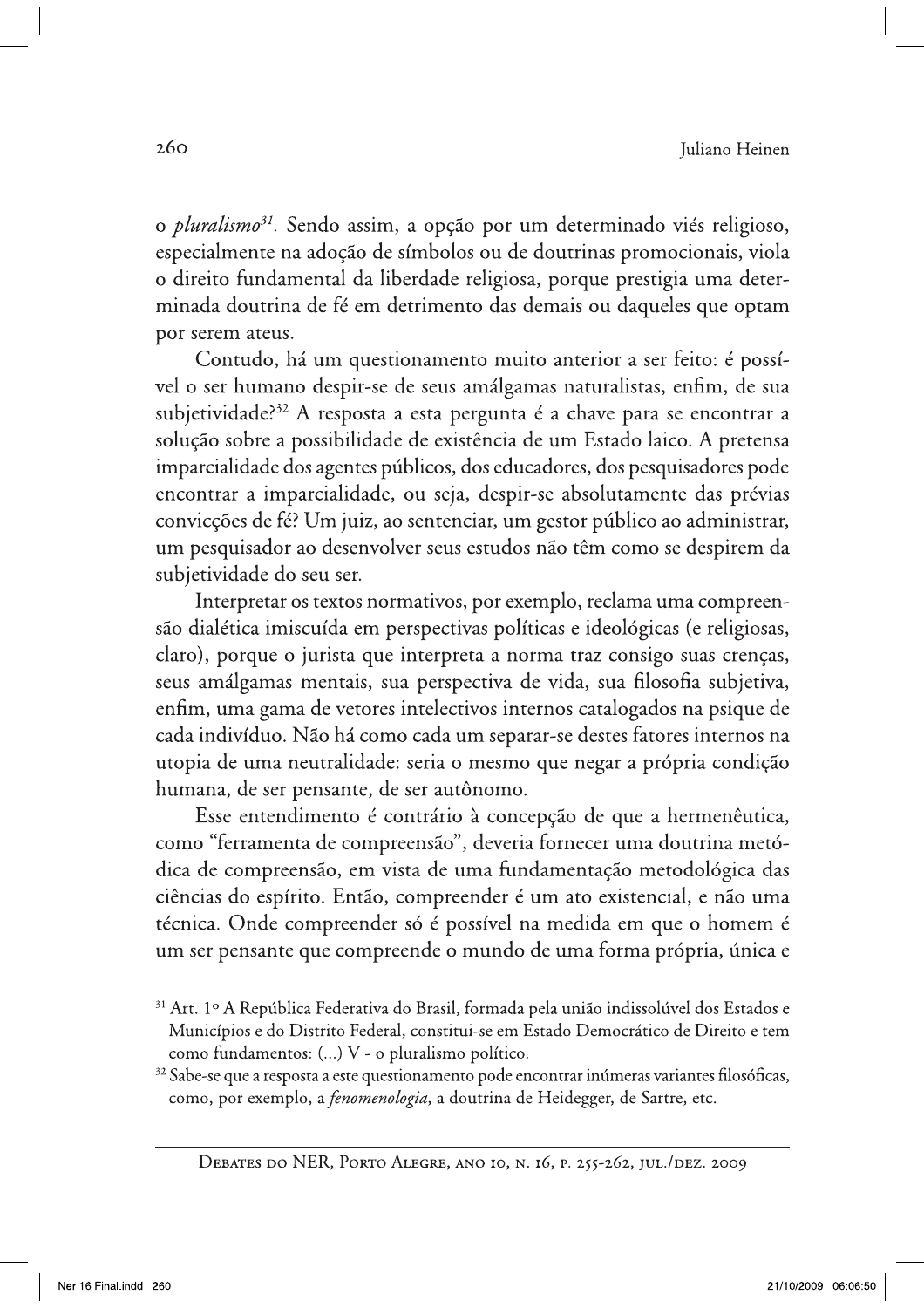fugaz. Enfim, nesse aspecto, a compreensão somente se torna viável se considerada sob a perspectiva da existência humana, a partir da faticidade e da historicidade, tendo a linguagem como sendo condição de existência de um mundo. O mundo não é algo pronto, no qual se encontra um livre acesso do sujeito, que se materializa por meio dos sentidos. Há uma constelação de coisas que são ditas e pensadas por meio da perspectiva subjetiva, mas, invariavelmente, somente por meio dela. E a compreensão desse mundo é subjetiva, moldada pelos amálgamas naturalistas previamente herdados, dentre eles, ter uma determinada condição de fé ou uma determinada condição ateísta.

Assim, não se pode conceber o divórcio das perspectivas religiosas, como das perspectivas culturais e políticas, por exemplo, para com a compreensão do mundo. Entender o mundo como mundo é entender o mundo de acordo com as nossas afirmações e negações religiosas, entre outros fatores. Não há nada de surpreendente. O interesse público, este conceito que mais parece um "coringa" que se adapta aos mais antagônicos âmbitos do conhecimento, pode refletir sim uma perspectiva religiosa, fomentando uma determinada linha de políticas públicas não-laicas, pelo simples fato de estas políticas públicas serem formatadas e conduzidas por seres humanos.

Segundo o último senso nacional feito pelo Instituto Brasileiro de Geografia e Estatística – IBGE<sup>33</sup>, somente 7,35% da população brasileira declarou-se sem religião, sendo que, do restante das pessoas que se consideravam religiosas, 73,57% disseram-se adeptas à religião Católica Apostólica Romana<sup>34</sup>. Esta opção religiosa – livre que é, como se viu – cria (formata) um determinado interesse público, legitimado pelas concepções de fé da maioria da população brasileira. Assim, compreensível, por exemplo, que as inúmeras tentativas de legalização do aborto tenham sido frustradas. Tal rejeição normativa sem sombra de dúvida se deu por conta destas opções

<sup>&</sup>lt;sup>33</sup>Disponível em: http://ibge.gov.br/series\_estatisticas/exibedados. php?idnivel=BR&idserie=POP114. Acesso em: 22 de setembro de 2009.

<sup>&</sup>lt;sup>34</sup> Disponível em: http://ibge.gov.br/series\_estatisticas/exibedados. php?idnivel=BR&idserie=POP111. Acesso em: 22 de setembro de 2009.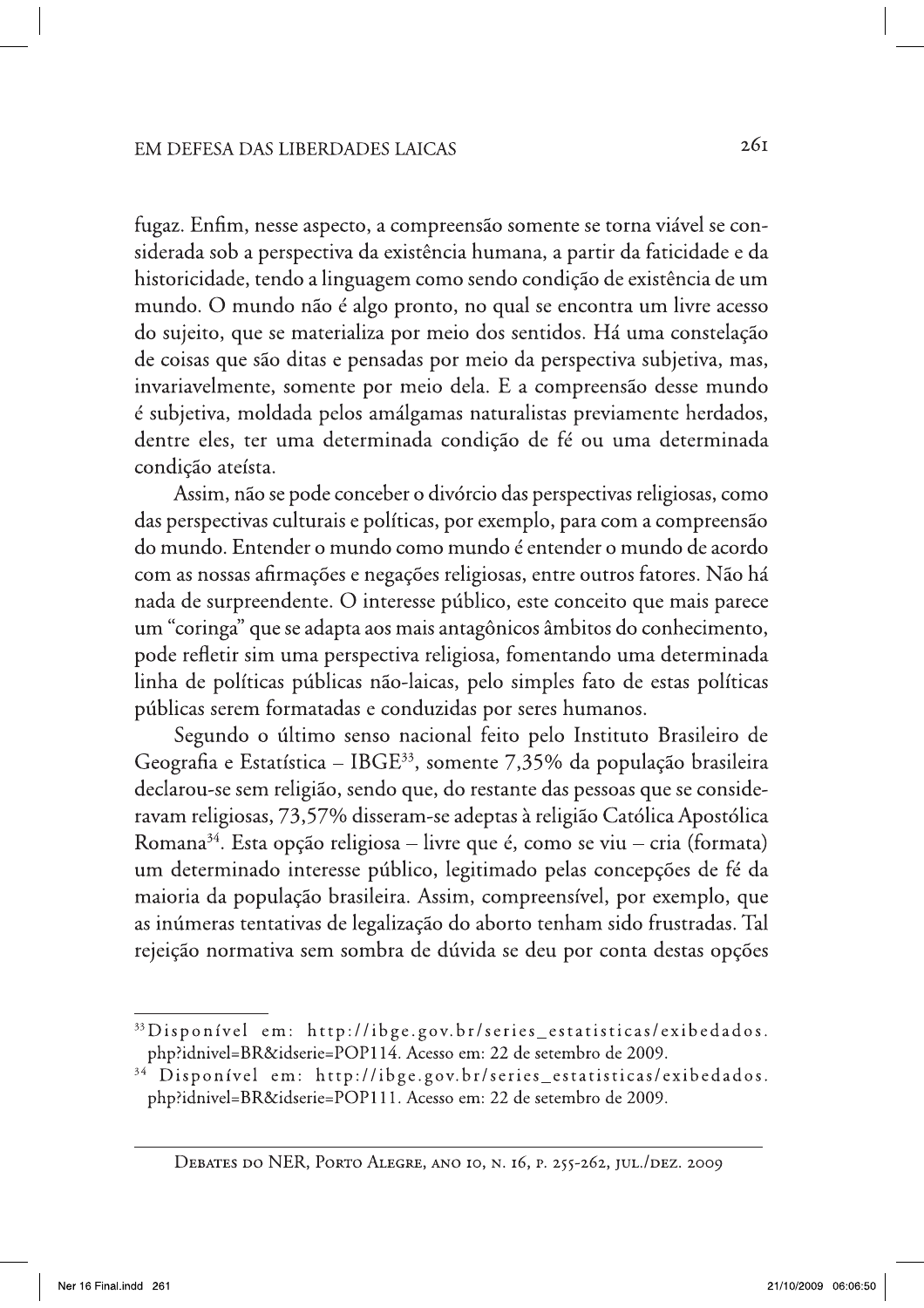religiosas, ou seja, por uma legitimação religiosa<sup>35</sup>. Este exemplo (e poder-se-ia ofertar mais) deixa claro que o interesse público pode e será legitimado, por vezes, com bases confessionais. Portanto, considera-se possível, democrática e inerente a legitimação religiosa de perspectivas públicas, quando a religião é opção e direito da maioria. A vivência da democracia é inegavelmente a opção de se ser livre, mas tolerante. As opções religiosas da maioria podem por bem legitimar as políticas públicas, quando representam a opção livre da maioria, por exemplo.

<sup>&</sup>lt;sup>35</sup> Em seis de abril de 2008, o Jornal Folha de São Paulo divulgou uma pesquisa do Instituto Datafolha que mencionava que 68% dos brasileiros queriam que o aborto continuasse crime, sendo que tal percentual estava em ascensão, ou seja, cada ano que passava, mais os brasileiros queriam a criminalização do aborto. Disponível em: <http://www. agenciaaids.com.br/clipping/aids\_06042008.htm#\_Toc195231702>. Acesso em: 22 de setembro de 2009.

DEBATES DO NER, PORTO ALEGRE, ANO IO, N. 16, P. 255-262, JUL./DEZ. 2009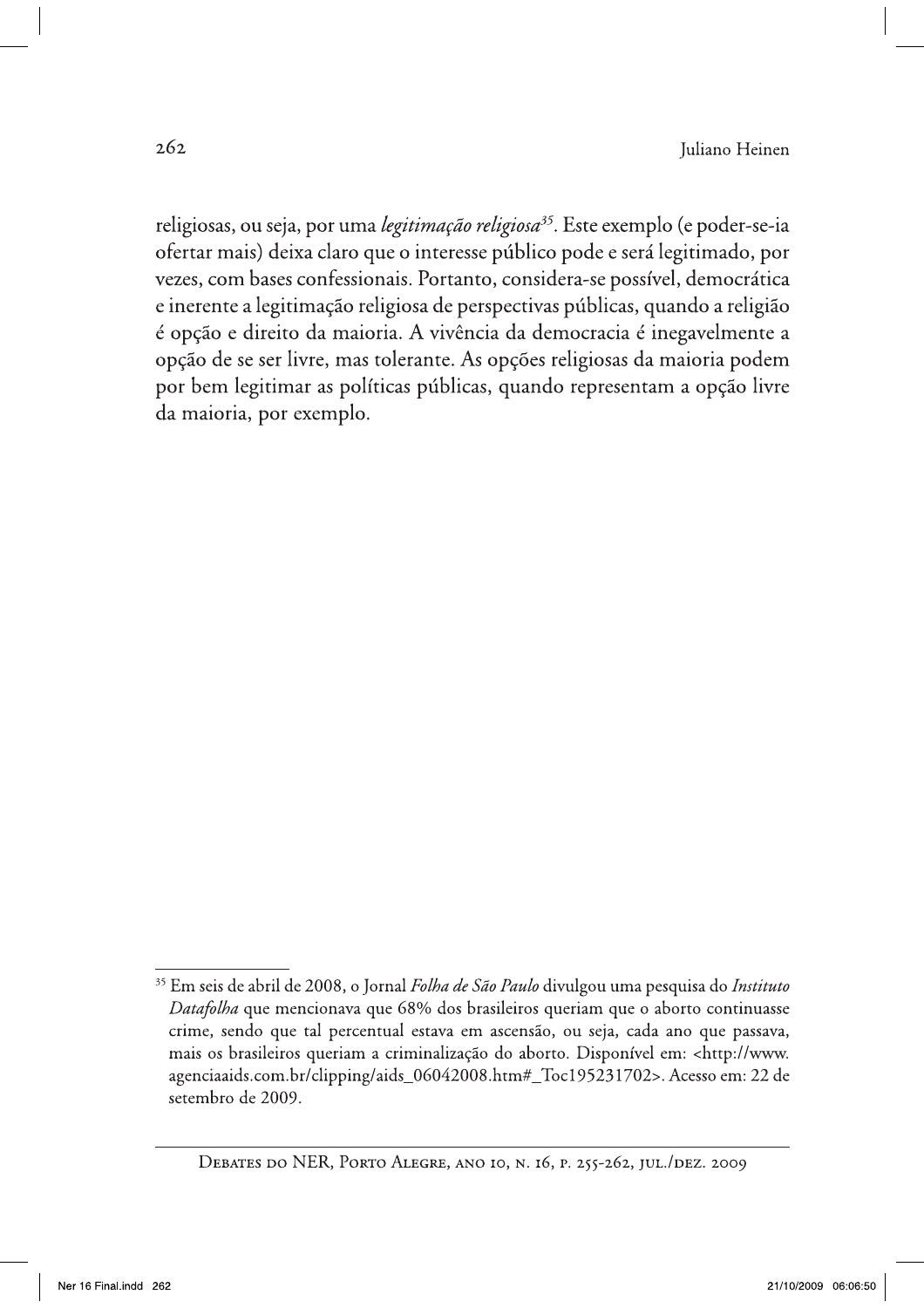## **Mauro Meirelles**

Doutorando em Antropologia Social PPGAS-UFRGS

## WYNARCZYK, HILÁRIO. CIUDADANOS DE DOS MUNDOS: EL MOVIMIENTO EVANGÉLICO VIDA PÚBLICA ARGENTINA 1980-2001. BUENOS AIRES: UNSAM EDITA, 2009. 329 P.

O livro "Ciudadanos de dos mundos: el movimiento evangélico vida pública argentina 1980-2001", Hilário Wynarczyk nos brinda com um exaustivo mapeamento acerca da forma como se deu a entrada de diversos grupos evangélicos conservadores na arena pública argentina em função da garantia da igualdade e liberdade de culto num país que constitucionalmente se declara católico. Sobretudo, em seu texto o autor busca responder a duas questões fundamentais: a primeira que busca mapear/compreender as razões/elementos que levaram esses grupos, notadamente alheios a arena pública, a abandonar seu isolamento ascético dado por seu sistema de crenças e ingressar na esfera pública; e, a segunda, que busca determinar, no tempo e no espaço, o momento em que efetivamente se dá o abandono dessa conduta pietista e, estes, passam efetivamente a participar da esfera pública em função de interesses que, no limite, podem chegar ao ideário de construção e formação de um partido político evangélico.

No capítulo 1, a título de uma breve introdução, o autor inicia seu transcurso de pesquisa expondo alguns de seus referenciais teóricos tais como a idéia de campo de força, forças em conflito e a forma como apreende o segmento evangélico em sua pesquisa. Ainda no que se refere a forma como percebe o seu objeto de pesquisa tem-se que este se utiliza da ótica de teoria dos sistemas para olhar o outro com o qual se ocupa em seu trabalho investigativo. Este, um outro polarizado entre duas posições distintas, a do pólo histórico liberacionista e a do pólo dos conservadores bíblicos. Outrossim,